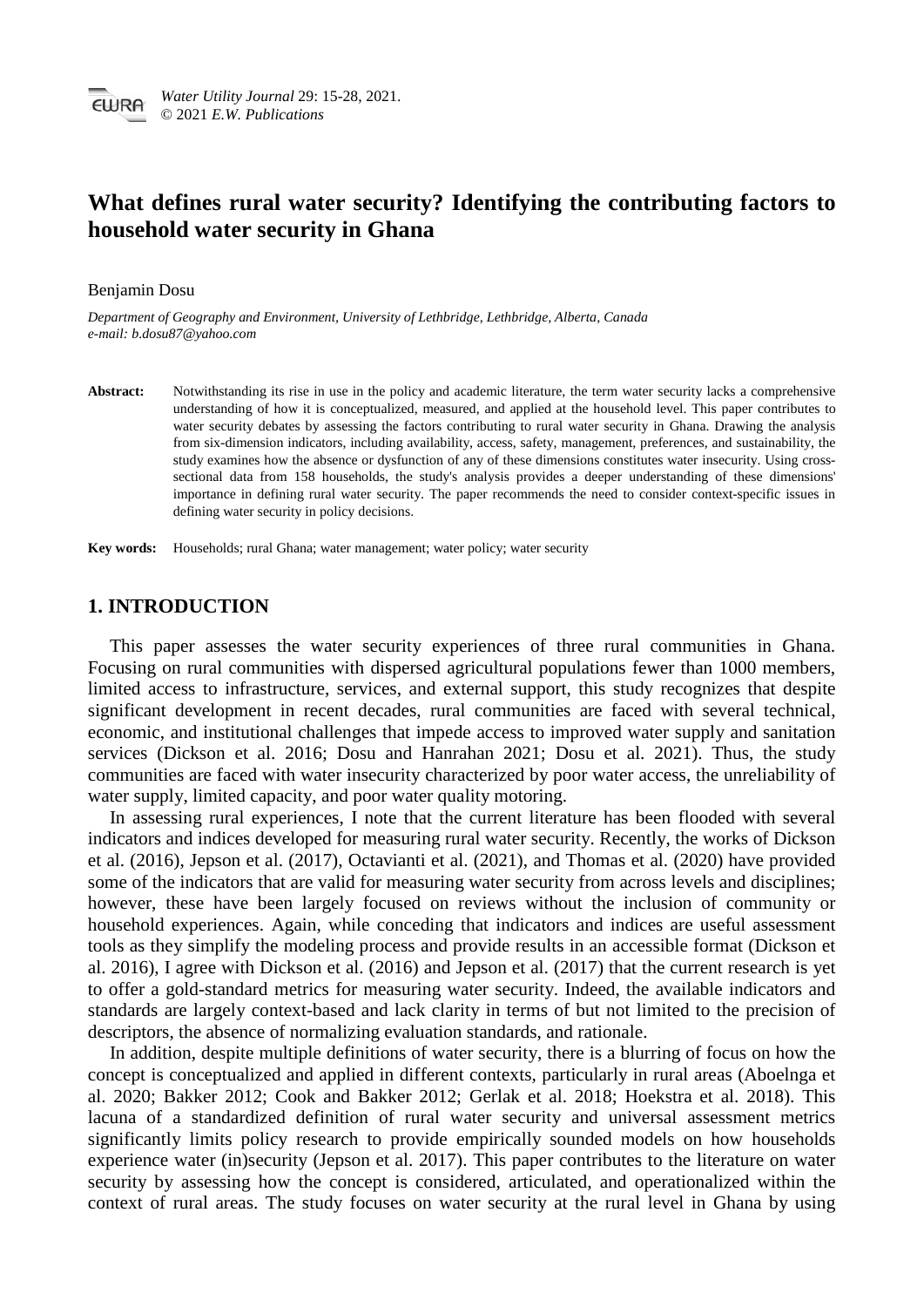household experiences. These experiences were assessed based on several elements that are specifically valid for water security, specifically at the community level. Thus, I contend that from the household's perspective, water security can vary within six-dimensional indicators that map water availability, water access, water safety, water management, community preferences, and sustainability of water resources and systems.

Drawing the analysis from the indicators for the human rights to water and Target 6.1 of the sustainable development goals, this paper argues that context matters when assessing and operationalizing water security. Focusing on experiential rather than the resource-based approach to water security (Octavianti et al. 2021), I further argue that these six-dimensional indicators are valid for enhancing a sustainable supply of water that allows all persons to lead healthy, dignified, and productive lives. While acknowledging that most of these dimensions can be valid for urban water security, I argue that the inclusion of cultural preferences makes this assessment unique for rural water security, considering that indigenous connections with nature are much observed in rural Ghana.

First, I delved into the concept of water security in general by reflecting on the different interpretations of water security and this study's scope. I argue that water security is a multifaceted challenge that hangs on a plethora of dimensions, making it difficult for policymakers to deal with it at different levels (Aboelnga et al. 2019; Grey et al. 2013; GWP 2000). Next, I proceed with the methodological approach for the study. Subsequently, I analyze rural water security based on the six dimensions using cross-sectional survey data from rural Ghana. Based on this analysis, I predict how these six dimensions impact rural water security in Ghana. Finally, I conclude with some recommendations to be kept in mind towards assessing and operationalizing rural water security.

#### *1.1 Defining water security within the study context*

Water security takes a central position in changing terminologies of approaches to water management, including integrated water (resources) management, sustainable water (resources), adaptive water management, water risk, water resilience, and the water-food-energy nexus (Dickson et al. 2017; Hoekstra et al. 2018). Despite the multiple definitions of water security, the analytical tools for measurement at the various levels are either absent or are in their infancy (Jepson et al., 2017). In addition, water security assessments are mostly based on scale, discipline, and contexts (Cook and Bakker 2012).

From the 1980s through the 2000s, water security assessment has been evolving (Srinivasan et al. 2017). The earliest definitions have highlighted water security as encompassing seven themes: access, quality, quantity, health, economy, time, and preference (Gerlak et al. 2018). This was, however, criticized as being anthropocentric with no consideration for the sustainability of water resources (Lankford et al. 2013). To address this shortcoming, the Global Water Partnership (GWP) (2000) defines water security, which underscores the need for water not just for human life but also to protect water resources. The addition of water sustainability has helped articulate the inseparability of societal welfare and ecosystems and the need to pay attention to each of these variables in policy decisions (Cook and Bakker 2012; Hassan et al. 2005).

In recent studies (e.g., Aboelnga et al. 2020; UNESCO and UNESCO i-WSSM 2019), water security is defined based on one's perspectives and different contexts, scales, and disciplines. As Dickson et al. (2016) and Gerlak et al. (2018) noted, multiple definitions exist, each reflecting the perspective and purpose of their different applications. In Cook and Bakker's (2012) observation, for instance, whereas some framers assess water security based on the scale of operationalization, others focused on either a narrow or a broader dimension. While Jepson et al. (2017) suggest that narrowing the scope of water security supports the use of precise analytics necessary to untangle the pathways and processes to outcomes, I agree with Bigas (2013) and Cook and Bakker (2012) that while a narrowed focus could do the magic, it may miss out on certain important aspects.

Given this, I adopted a problem- and goal-oriented perspective to conceptualize rural water security by using household experiences to identify valid and relevant factors for sustainable water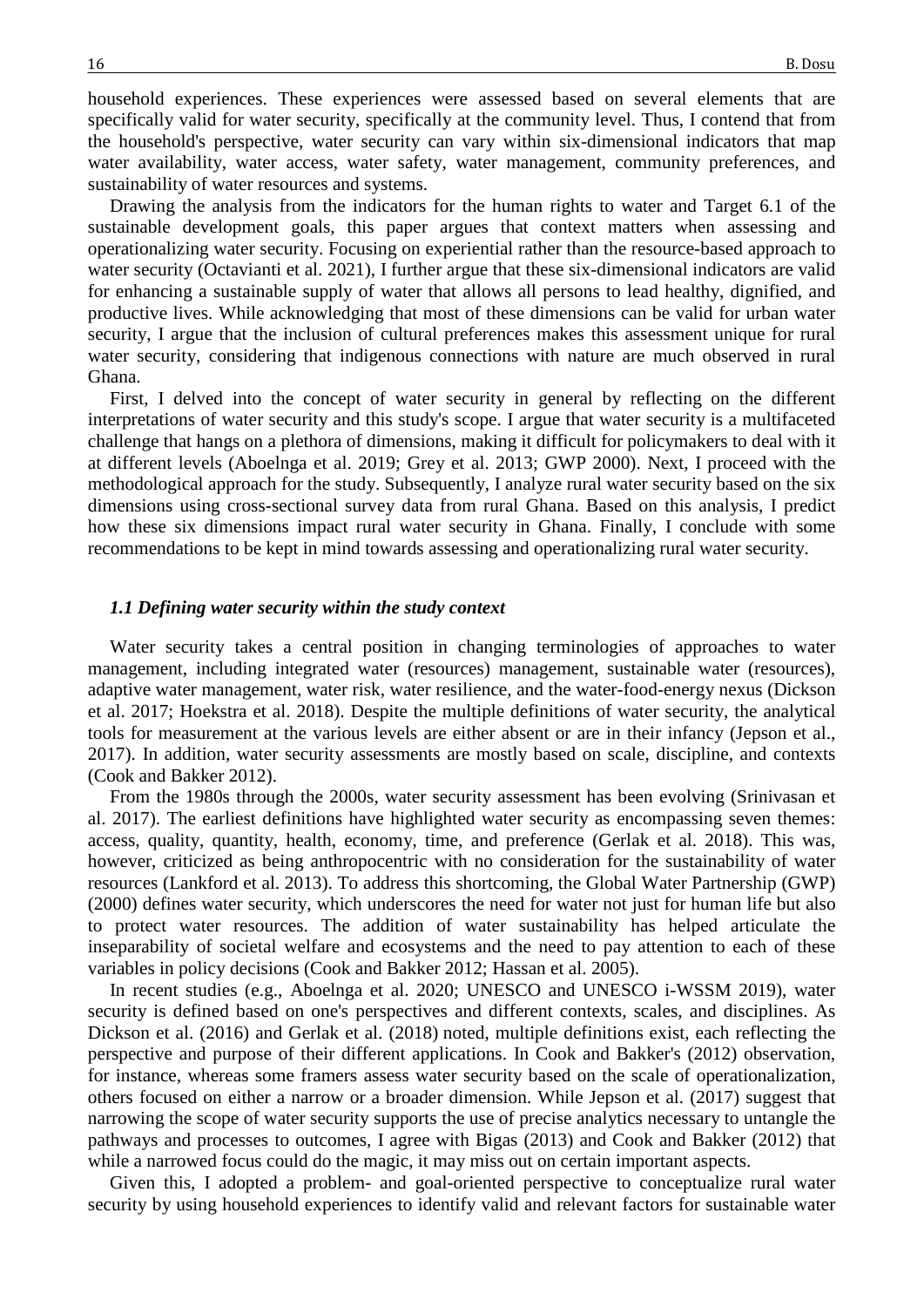supply in rural Ghana. This does not seek to establish a generalized concept of water security but to identify dimensions of the concept that are connected and can serve as indicators for measuring rural water security in Ghana. This context-specific focus can identify specific issues of concern towards the operationalization of rural water security (Cook and Bakker 2012). For instance, as Octavianti et al. (2021) reveal, while challenges related to the quantity of available water may be considered water insecurity in some locations, water insecurity may be associated with water quality challenges in other locations. Furthermore, the type of water insecurity may change temporally or vary by sociodemographic group, emphasizing the need for context-specific assessments.

While there are many framings for water security, this study incorporates the core idea underpinning water security defined by the human right to water and sanitation and the United Nations Sustainable Development Goals (SDG 6). The end goal of this global attention to water is the need to balance human and environmental water needs (Dickson et al. 2016; Srinivasan, al., 2017). Thus, most literature (e.g., Bigas 2013; Disckson et al. 2017; Jepson et al. 2017; Grey and Sadof 2007; GWP 2000; Rijsberman 2006) suggests that experiential approaches to water security at the community, household, and individual levels take into account the variability of water availability, access, affordability, quantity, quality, human needs, and environmental considerations. These variables of water security are also in line with the United Nations' indicators for assessing the human right to water, which include the following dimensions: availability, quality, safety, accessibility, affordability, and protection of ecosystems, among others (Bigas, 2013; United Nations General Assembly Human Rights Council 2010).

However, some of these dimensions of water security overlap, implying that the achievement of one or two can result in other(s) achievement. For example, access and affordability overlap since water acquisition does depend on not only distance and time but also the users' ability to pay for it (WHO/UNICEF, 2017). Water accessibility, therefore, is a proxy for distance, time, and affordability. Similarly, drinking water safety depends on its quality measured by appropriate standards (WHO, 2011). Given this, it is safe to include quality as part of water safety. The study, therefore, summarized four dimensions from the literature definitions of water security, including availability, accessibility, safety, and sustainability of water resources and systems.

Although management is central to water security (Octavianti et al. 2021), it is conspicuously missing from most literature assessments at the community levels (Cook and Bakker 2012). In support of such omission, van Beek and Arrriens (2014) argue that management can best be seen as a means to an end and not as an end in itself. Accordingly, since water security is defined as a goal, conditions and processes should not be included in outcome statements. However, the current crisis associated with water is associated with management failures (GWP, 2000), hence the need to pay attention to management issues in the conceptualization of water security (Cook and Bakker 2012; Octaviani et al. 2021). Since communities vary in their capacity for management, this should be assessed as part of rural water security (Harvey and Reed 2006). This brings management to the fore in addition to the four key dimensions already identified.

Again, the study considers the inclusion of community preferences in assessing rural water security (Goldhar et al., 2013). The current paradigm of developments requires making provisions for the communities' preferences where such developments will take place. Such considerations will help identify religious and cultural beliefs that can affect the impact and usage of water facilities (United Nations General Assembly Human Rights Council 2010). Therefore, community preferences, including perceptions, acceptability, and desirability, remain an essential dimension to consider in assessing household water security (Goldhar et al. 2013). Considering that rural Ghanaians are more connected to nature, including water resources, this dimension is necessary for assessing rural water security. Based on this analysis, this study identified and assessed six main themes as the factors that determine rural water security in Ghana, namely, access, availability, quality, preferences, sustainability, and management.

Finally, the water security debate involves the existence of appropriate universal metrics for measuring the various indicators of household water security (Dickson et al. 2016; Jepson et al.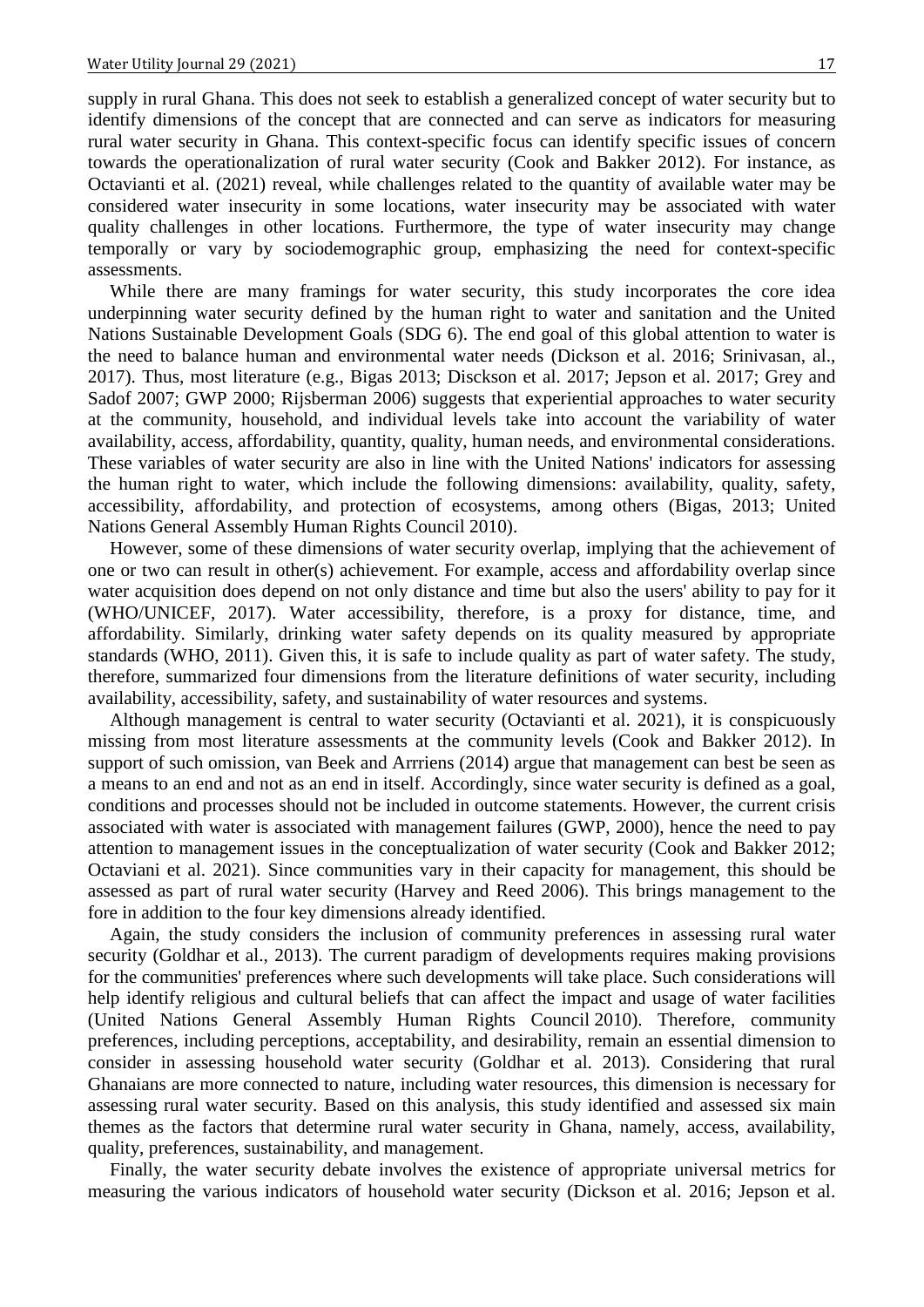2017; Thomas et al. 2020). According to Jepson et al. (2017), the development of indicators for household water security has been recent and done mainly by social scientists and public health researchers using a combination of objective and experiential information. Though context matters in terms of indicators for measuring household water security, each study has been based on different assumptions, procedures, and applications. While some studies rely on perceptions to measure indicators, others included objective (albeit limited) proxies for household or individual water security (Jepson et al. 2017). Since this study involves an experiential approach to household water security, the indicator metrics for measurements based on a capabilities approach that recognizes the need of both the households and their local communities to ensure the sustainability of water supply that meet not only environmental but social and economic conditions (Octavianti et al. 2021).

# **2. MATERIALS AND METHODS**

### *2.1 Study communities*

This cross-sectional survey study was conducted over a period of six weeks in three small rural communities in Ghana. The study communities include Esereso and Wabrease, located in the Sunyani West District, and Wioso, found in Sekyere Kumawu district. These two districts are located in the Bono and Ashanti regions, respectively. Following consultations with government officials at the national and local levels, I honed the study districts and rural communities (Dosu, 2021).

Located in the Sunyani West District, Esereso and Wabrease have populations of 420 and 457 people, respectively (Sunyani West District Assembly 2016). Esereso has two handpump boreholes, but only one serves as a primary water source for the community even though it is considered unreliable due to frequent breakdowns. Wabrease, on the other hand, has a handpump borehole, which is over-utilized due to pressures from both community members and non-residents. Wioso is also a rural community with a population of 551 people. Like Esereso, only one of Wioso's two boreholes serves as a primary source of drinking water for the community. The study found that all the study communities have populations beyond the minimum threshold for a borehole. In Ghana, a handpump borehole is to support a maximum of 300 people.

#### *2.2 Sampling, data collection, and analysis*

A census approach was employed due to only 276 households in the three communities. Even though the study could not capture all the households, about 57% of participation was achieved. The inclusion criteria for selecting the household study participants included the status as a permanent resident of the study communities within the past 12 months and those with the age of majority (18 years and above) in Ghana (Dosu 2021; Dosu and Hanrahan 2021). The data collection excluded those who declined participation. To overcome the challenge of relying only on household heads as the unit of analysis at the expense of accurate reports on other household members (Jepson et al. 2017), I made an effort to have every household member contribute to the interview process.

Household data were collected cross-sectionally by deploying a common survey instrument to collect information from 158 households, accounting for 847 individuals in total. The survey instrument contained closed and open-ended questions and focused on demographic and socioeconomic household characteristics and experiences of water insecurity. The survey questions consisted primarily of binary questions (presence/absence of indicator), water-use assessment questions, and Likert-based responses (Jepson et al. 2017). These dimensions were based on a set of benchmarks (Table 1) that were based on a minimum level of service (rudimentary service) as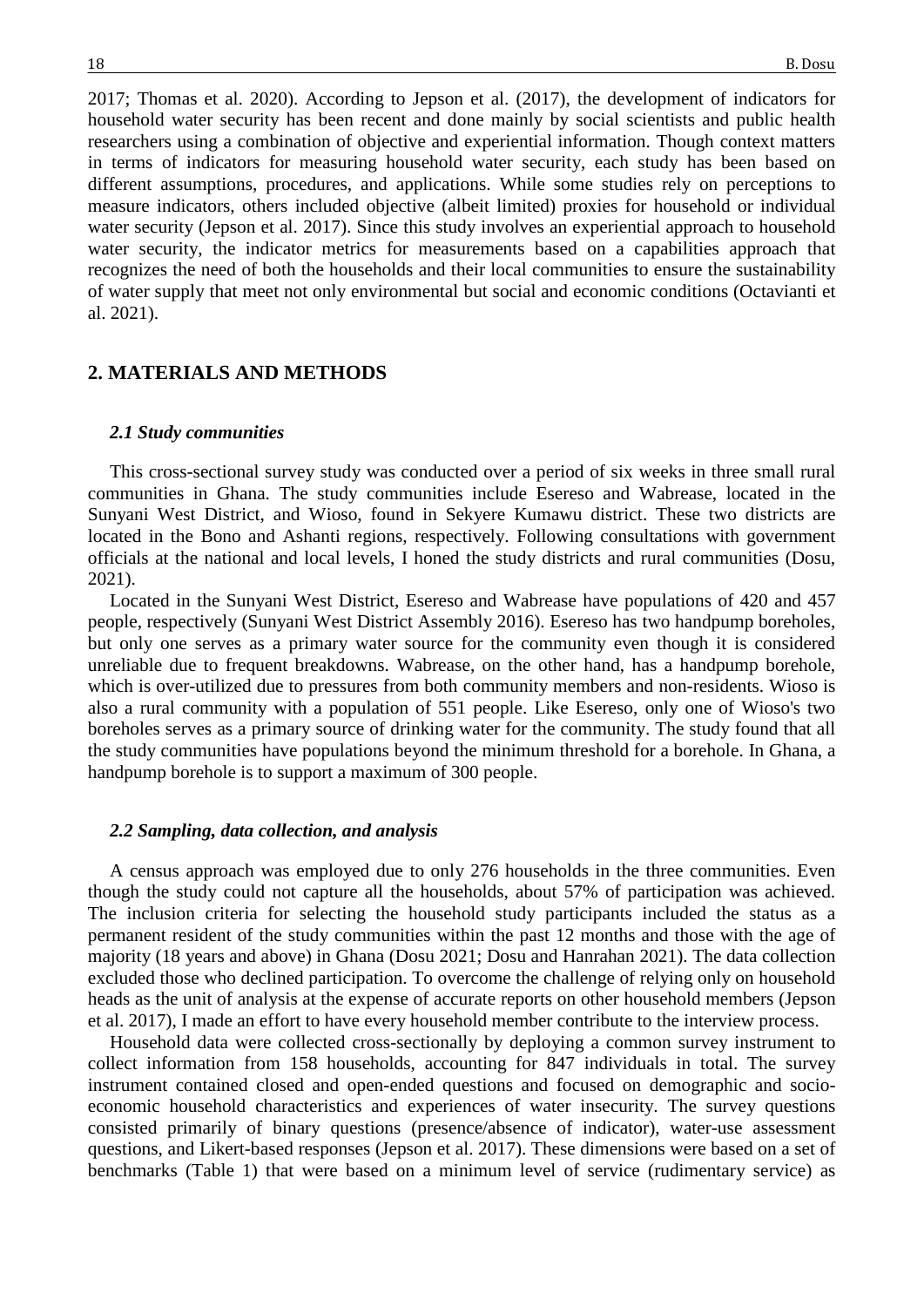prescribed by both national (e.g., Community Water Sanitation Agency [CWSA]) and international standards (e.g., SDG 6.1 indicators), including existing guidelines and technical literature.



*Figure 1. Locations of the study communities.*

|  |  |  |  | Table 1. Benchmarks for measuring water security. |
|--|--|--|--|---------------------------------------------------|
|--|--|--|--|---------------------------------------------------|

| <b>Dimension</b>        | <b>Indicators</b>                             | <b>Benchmark</b>                   |
|-------------------------|-----------------------------------------------|------------------------------------|
| Availability            | Daily collection (in liters)                  | $50 \ge$ per person per day        |
| Access                  | Distance (in meters)                          | ${}<$ 500                          |
|                         | Time (in minutes)                             | $\leq 30$                          |
|                         | Affordability                                 | $\leq$ 3% of Household Income      |
| Safety/Quality          | Water testing                                 | Twice a year                       |
|                         | Source water protection                       | Availability of water safety plans |
|                         | Water collection                              | Covered                            |
|                         | Water storage                                 | Protected                          |
|                         | Users' perceptions of color, taste, and smell | Ranked from excellent to very poor |
| Preference/Desirability | Cultural preferences                          | Considered/not considered          |
|                         | Social values                                 |                                    |
| Management              | Participation                                 | Effective/ineffective              |
|                         | Capacity                                      |                                    |
|                         | Accountability/transparency                   |                                    |
|                         | Responsiveness                                |                                    |
| Sustainability          | Protection of source water                    | Protected/unprotected              |
|                         | Protection of water systems                   |                                    |

*Source: Modified from National and International Standards*

The data were collected in the study participants' preferred language – all members of the research team are fluent in several of the local languages – but the information collected was translated into English for subsequent analysis.

The data were analyzed statistically using IMB SPSS (Version 25) software. Using descriptive statistics, I presented data on the respondents' socio-economic characteristics and water security experiences based on the six dimensions. To overcome the challenges associated with integrating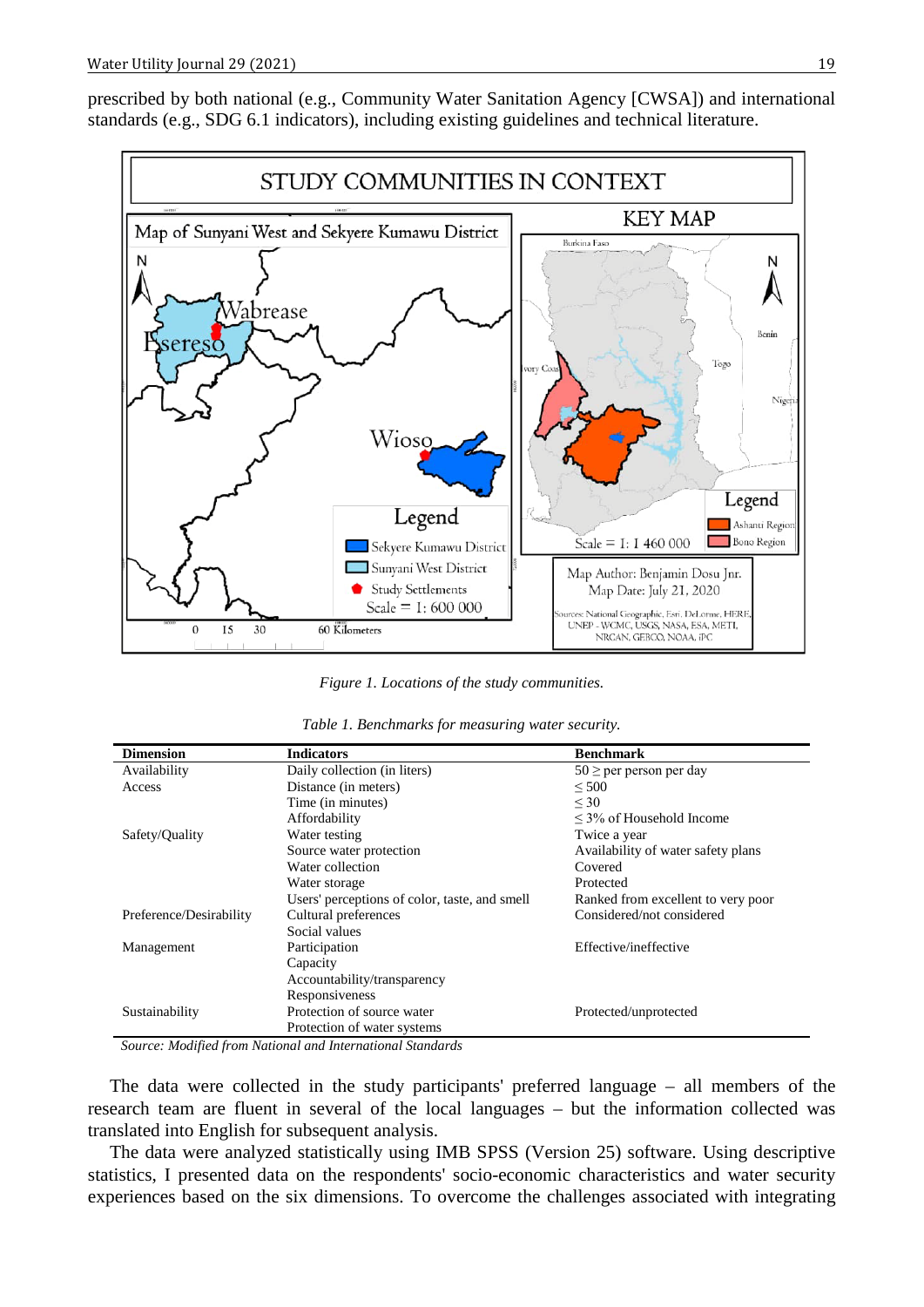quantitative and qualitative data to determine the appropriate unit of analysis, I quantified (Zhu and Li 2014) the information using binary questions (presence/absence of indicator) and Likert-based responses.

Using a multiple regression model, I tested the predictability of these six dimensions on households' water security in rural Ghana. To enhance this analysis, I framed each of the nominal variables as dichotomous. Due to fewer cases to measure all the variables, I combined some variables as a single composite unit (Tabachnick and Fidell 2013).

The outcome variable (water insecurity index) was obtained by rating (in percentages) how the six dimensions of water security can contribute to water security. The participants' ratings were in percentages (0-100%) where 0% and 100% represent highly water-secure and highly water insecure, respectively.

The multiple regression model linking the set of regressors (dimensions of water security) to the outcome variable (water insecurity) is obtained by the regression equation:

$$
\dot{Y} = B_0 + B_1 X_1 + B_2 X_2 + \dots + B_p X_p \tag{1}
$$

where  $\hat{Y}$  is the observed value of the outcome variable (water insecurity),  $B_0$  is the intercept,  $B_1$  is the regression coefficient, and  $X_1$  to  $X_p$  represents the independent variables (IVs). Using the survey data, I model water insecurity (WI) (outcome variable) as a linear function of access, availability, safety, preferences, sustainability, and management (six regressors). The multiple regression equation that models water insecurity for this analysis is:

Water Insecurity = 
$$
B_0 + B_1
$$
 access +  $B_2$  availability +  $B_3$  safety +  $B_4$  preferences +  $B_5$  sustainability +  $B_6$  management (2)

### **3. RESULTS**

In this section, I present the results of households' water security experience in the study communities. These results are presented based on six main water security themes: access, availability, quality, preferences, sustainability, and effective management (Table 2).

#### *3.1 Water availability*

For a resource-based approach to water security, water available takes accounts of different forms, including water stress indicators, assessment of ecological or environmental factors, and evaluating "blue-green water" availability (Octavianti et al. 2021). However, the assessment of water availability for this study was based on three indicators, namely the temporal physical presence of water at a water point (reliability), the flow rate of water into the container, and quantity in litres per capita per day (LCD) collected from the water point (Majuru et al. 2012) to meet the required domestic water need. This assessment involves the difference between the quantity of water required per day based on the stipulated standards and the quantity collected by households (WHO 2011). This constitutes sufficient water for personal and domestic uses, which ordinarily include drinking, personal sanitation, washing of clothes, food preparation, personal and household hygiene. Overall, 50 litres of water per person per day is required to meet the most basic and domestic needs, and few health concerns may arise (WHO 2011). This means that the water requirements for every household involve the required litres multiplied by the number of persons in the households.

The study reveals that less than half (35%) of the population can meet the required 50 litres per capita per day for at least 95% of the time throughout the year. Factors such as dried boreholes and streams and frequent water facilities breakdown account for households' water unavailability to meet their basic consumption requirements, food preparation, cleaning, and laundry.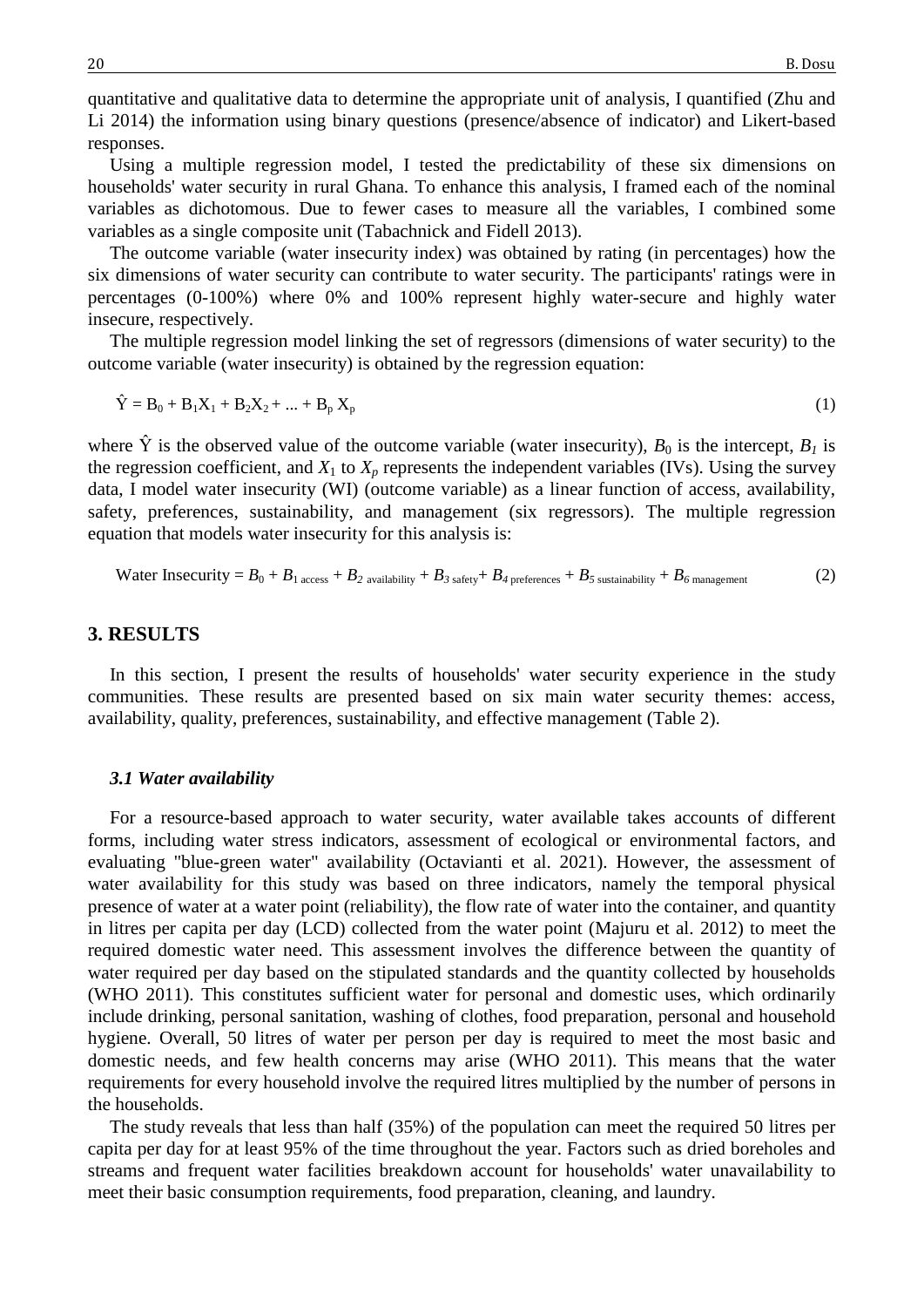*Table 2. Characteristics of water security experience of the study households using the assessment indicators (N=158)*

| <b>Dimension</b>        |                            | <b>Measurement</b>             | Percentage |            |
|-------------------------|----------------------------|--------------------------------|------------|------------|
| <b>Availability and</b> | <b>Availability</b>        | $< 50$ litres                  | 64.6       |            |
| <b>Reliability</b>      |                            | 50 litres                      | 17.7       |            |
|                         |                            | $> 50$ litres                  | 17.7       | 100        |
|                         | <b>Reliability</b>         | Very Poor                      | 12.0       |            |
|                         |                            | Poor                           | 38.6       |            |
|                         |                            | Good                           | 26.6       |            |
|                         |                            | Very good                      | 14.6       |            |
|                         |                            | Excellent                      | 8.2        | 100        |
| <b>Access</b>           | <b>Distance in Meters</b>  | < 1000                         | 53.8       |            |
|                         |                            | 1000                           | 16.5       |            |
|                         |                            | >1000                          | 29.7       | <b>100</b> |
|                         | <b>Time in Minutes</b>     | $0-30$ mins                    | 24.1       |            |
|                         |                            | $>$ 30 mins                    | 75.9       | 100        |
|                         | <b>Percentage of</b>       | $< 3\%$                        | 54.4       |            |
|                         | expenditure on             | 3%                             | 6.3        |            |
|                         | income per month           | $> 3\%$                        | 39.2       |            |
| <b>Safety</b>           | Perceptions based on       | Excellent                      | 23.4       |            |
|                         | organoleptic               | Very good                      | 34.2       |            |
|                         | properties                 | Good                           | 20.3       |            |
|                         |                            | Poor                           | 15.2       |            |
|                         |                            | Very Poor                      | 7.0        | 100        |
|                         | <b>Overall perceptions</b> | Safe                           | 28.5       |            |
|                         | of water safety            | Unsafe                         | 71.5       | 100        |
| <b>Management</b>       | Capacity                   | Existence of rural<br>capacity | 19.6       |            |
|                         |                            | Lack of rural capacity         | 80.4       | 100        |
|                         |                            | Effective                      | 16.2       |            |
|                         |                            | Not Effective                  | 83.8       | <b>100</b> |
|                         | Participation              | Participate                    |            |            |
|                         |                            | No participation               |            | 100        |
|                         | <b>Accountability</b>      | Accountable                    | 18.4       |            |
|                         |                            | Not accountable                | 81.6       | 100        |
|                         | <b>Responsiveness</b>      | Responsive                     | 29.7       |            |
|                         |                            | Not responsive                 | 70.3       | 100        |

As part of water availability, the study assessed the perceptions of drinking water reliability based on the ability of the drinking water source to provide water for at least 95% of the year, which is interpreted as 347 days without interruption (Adank et al. 2013). Based on this assessment, more than half (60%) of the households rated their current water supply as poor and very poor. The water supply is usually interrupted during the dry seasons, where both the borehole and the alternative streams dry up. Some of the household coping strategies during water scarcity include relying on unmonitored water sources, collecting water from nearby communities or towns (usually tedious and expensive), and reducing water usage. Water from unmonitored sources is usually not treated before consumption.

#### *3.2 Water access*

Access is defined as the distance and time covered to collect drinking water from the source (physical access/coverage) and means of acquiring it (affordability) (WHO/UNICEF 2017; WHO 2011). Even though Dickson et al. (2016) identified additional factors such as ease of operating water facilities and the physical ability of water collectors, the assessment of water accessibility in this study considers the users' ability to pay for water, the distance covered for water collection, and the time traveled to retrieve water, including waiting time. According to the WHO/UNICEF Joint Monitoring Program (2017), drinking water can be considered basic to households when such water is from an improved source. The collection time should not also exceed 30 minutes for a round trip, including queuing. However, limited water service exists when the average collection time exceeds 30 minutes, including waiting time. In addition, the CWSA guidelines recommend a maximum of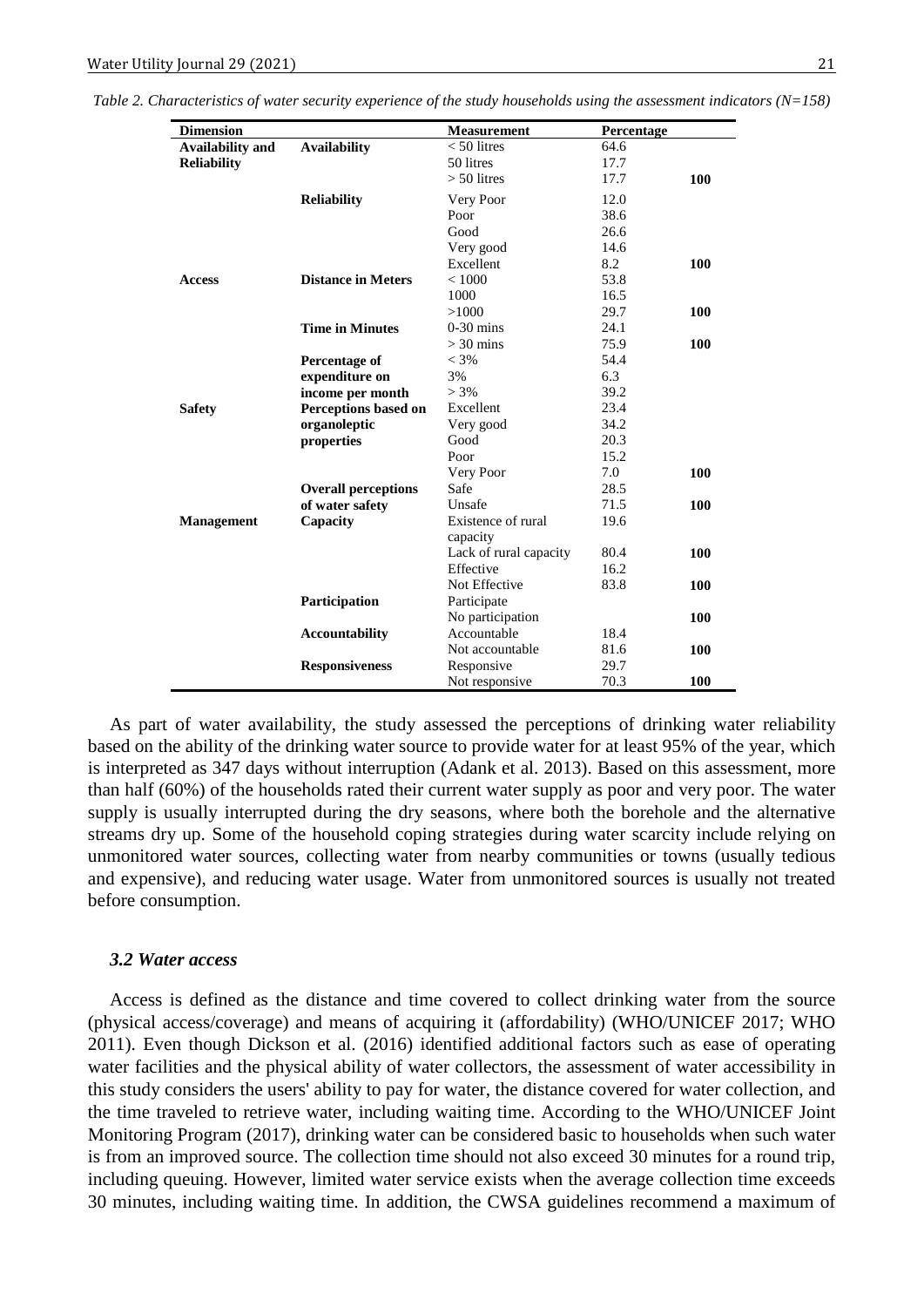500 meters, which is translated as a 1000 meters roundtrip to access a handpump borehole in rural Ghana.

Even though none of the households has optimum access (when the facility is within the yard), the study reveals that not all households (30%) are about to meet the basic distance required for water collection from improved sources. Despite meeting the basic distance requirements for water collection, only about a quarter (24%) of the households can collect water within 30 minutes, including commuting and queuing time (Table 2).

Most of the study households (61%) prefer to collect water at dawn and in the evenings to prepare for the day, and meal preparations and washing, respectively. Households spend an average of 108 minutes, covering 975 meters per round trip on the average for water collection. With an average of five trips per day to meet the water requirements of five people per household on average, about 7 hours are spent on water collection activities each day. This could be more, considering that almost half (46%) of the households spend more than five trips for water collection daily, covering about 4 kilometers on average.

The study assessed the percentage of households' water expenditure on monthly income in addition to distance and time. The WHO/UNICEF Joint Monitoring Program (2017) recommends that water costs should not exceed 3% of household income. The study reveals that about 40% of the households spend more than 3% of their monthly income on drinking water. This includes the cost of transporting water, particularly for households who use motor vehicles. The cost of water acquisition discourages people from using water from improved sources.

#### *3.3 Water safety*

The water required for personal and domestic use must be safe. Even though the WHO guidelines recommend assessing physical, biological, chemical, and radiological contaminants that pose risks to human health as proxies of water safety, only the physical component and the capacity to protect the other components were assessed in this study. Given this, the study adopted three main approaches (Dickson et al. 2016; WHO 2011). First, the study assessed local water managers' ability to protect water sources from contamination and conduct water quality testing twice a year (during the dry and rainy seasons) as stipulated by the CWSA guidelines. This also includes the existence of water safety plans, such as source water protection (SWP) and the application of a disinfectant, such as chlorine (Dickson, 2016). Due to the limited or lack of local capacity, there are no commitments to water quality testing. Besides, there are no water safety plans to protect water sources; hence, this has been left at the mercy of community bylaws without proper enforcement mechanisms.

Second, the study assessed users' perceptions of water quality based on organoleptic properties, including appearance, taste, and smell. The study participants rated their perceptions of drinking water sources based on these properties. The study reveals that less than a quarter (23%) rated the drinking quality as either poor or very poor (Table 2). The household interviews reveal that water quality perception is based on these three components, with no considerations for chemical or biological compositions. Further, community water users complain about water quality only when the water's appearance, taste, and smell are compromised. The users' poor perceptions about these physical properties can affect the water consumption.

Finally, since water can be contaminated through haulage and storage, the study identifies how water is collected and stored. These include whether water is covered during collection or storage, how long water is stored, and the safety of water collection containers. Apart from those who use *Kuffour gallons* (usually required to be covered before transport) to collect water, none of the participants cover water containers during water haulage. Besides, only about a quarter of the study participants cover water containers during storage. Since all the participants do not have an on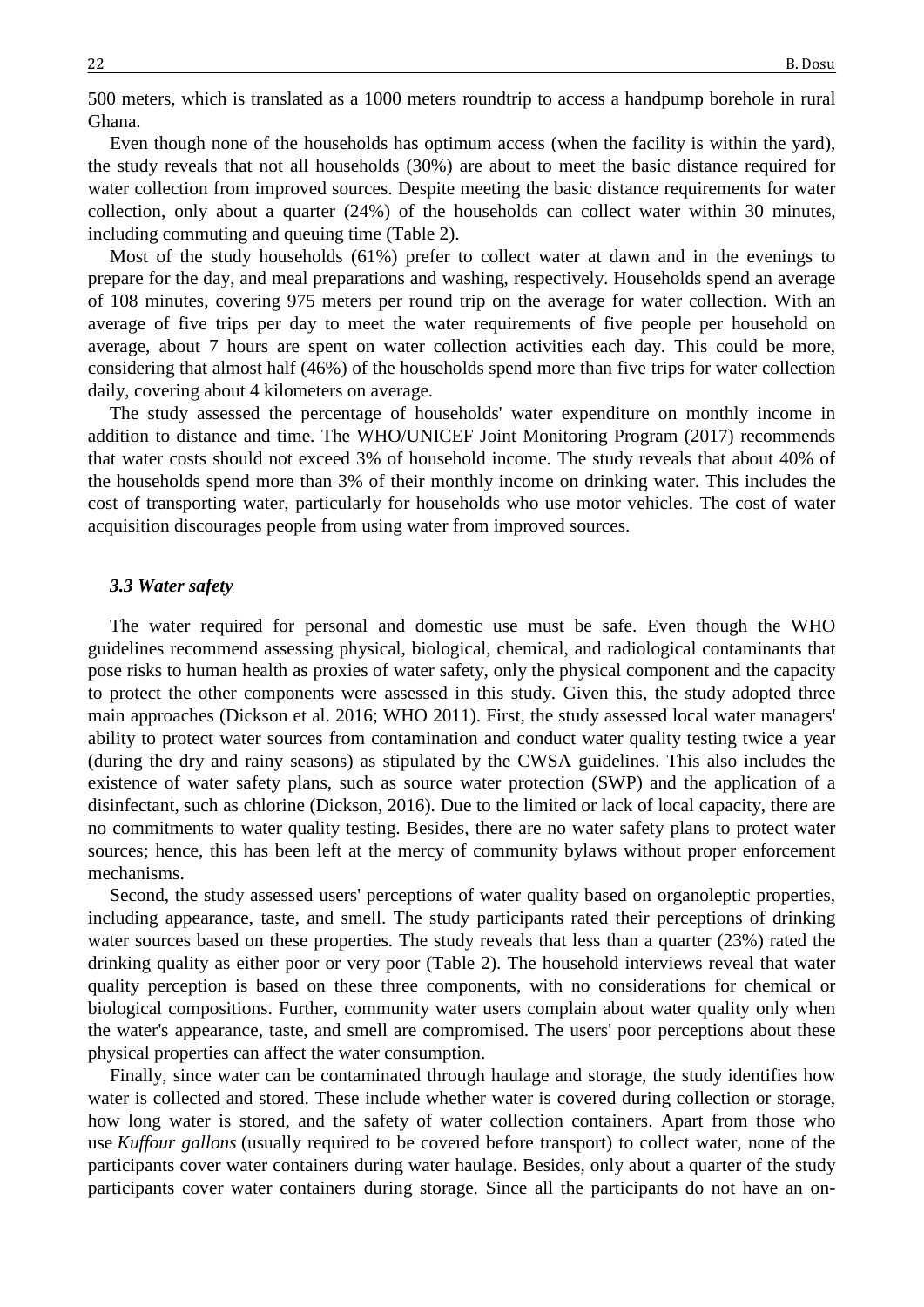premises water facility, it is difficult to collect more than enough water than required; hence, water is not stored for long. The maximum number of days for water storage before refilling in most households is three days.

Based on these three factors, the study participants ranked their perceptions of the overall water quality using a dichotomous response. More than two-thirds (72%) of the study participants rate their drinking water as unsafe to use (Table 2).

#### *3.4 Community preferences and desirability*

Understanding the preferences and perceptions of rural water users is another consideration that should be factored in when assessing a household's water security in rural areas. Aside from the cultural considerations, community preferences and perceptions can include recognizing traditionally marginalized groups, mutual respect, common goals, and legitimacy of authority. However, this study responded to the cultural appropriateness involving the use of rural water resources and the provision of rural water infrastructure (Dickson et al. 2016; UNDESA 2014). This was informed by rural indigenous relationships with natural resources, which require consideration to such indigenous cultural values and beliefs when providing water facilities and services (Jiménez et al. 2014). Therefore, factors such as taboos, myths, and customs and how these are incorporated into water management decisions were considered indicators for cultural preferences and desirability.

The assessment reveals that all the study communities have cultural practices that are connected to water, particularly from surfaces. For instance, water users are banned from going near water bodies on certain days. These include Tuesdays in Esereso and Wabrease and Fridays in Wioso. The study communities also consider farming activities near water bodies as taboo. In addition, visitors in Esereso require the assistance of a community member to seek permission of the stream before they can go near it.

Given this, the study also assessed the consideration of water users' cultural preferences community-based water management practices. The participants were asked to indicate whether existing cultural norms and values are considered during water management, particularly on projects implemented by external water managers. The study reveals that for most participants (68%), their preferences are considered in drinking water management (Table 2).

#### *3.5 Sustainability of water resources and systems*

Sustainability in rural water security involves whether water resources and infrastructure continue to meet the users' requirements over time. Given this, two proxies were used for sustainability, including system and resource sustainability. For water resources, the assessment was based on how both ground and surface water sources are sustained and prevented from depletion and pollution. Proxies used for water resource sustainability include the existence and enforcement of pollution control measures. The study reveals that the only measures that protect water resources are the poorly enforced community bylaws. Even where a community can put enforcement mechanisms to protect surface water sources, the respondents pointed out that difficulties still exist regarding enforcing such bylaws in neighboring communities that share the water sources. Accordingly, more than half (56%) of the study participants rate their water resources as either unsustainable or highly unsustainable (Table 2).

For water infrastructure, the study measured sustainability based on a borehole's ability to provide an indefinite water service with certain agreed characteristics over time. Even though no internationally agreed indicators exist for measuring the sustainability of rural water supply systems, Adank et al. (2013) note that this is usually affected by a range of factors that contribute to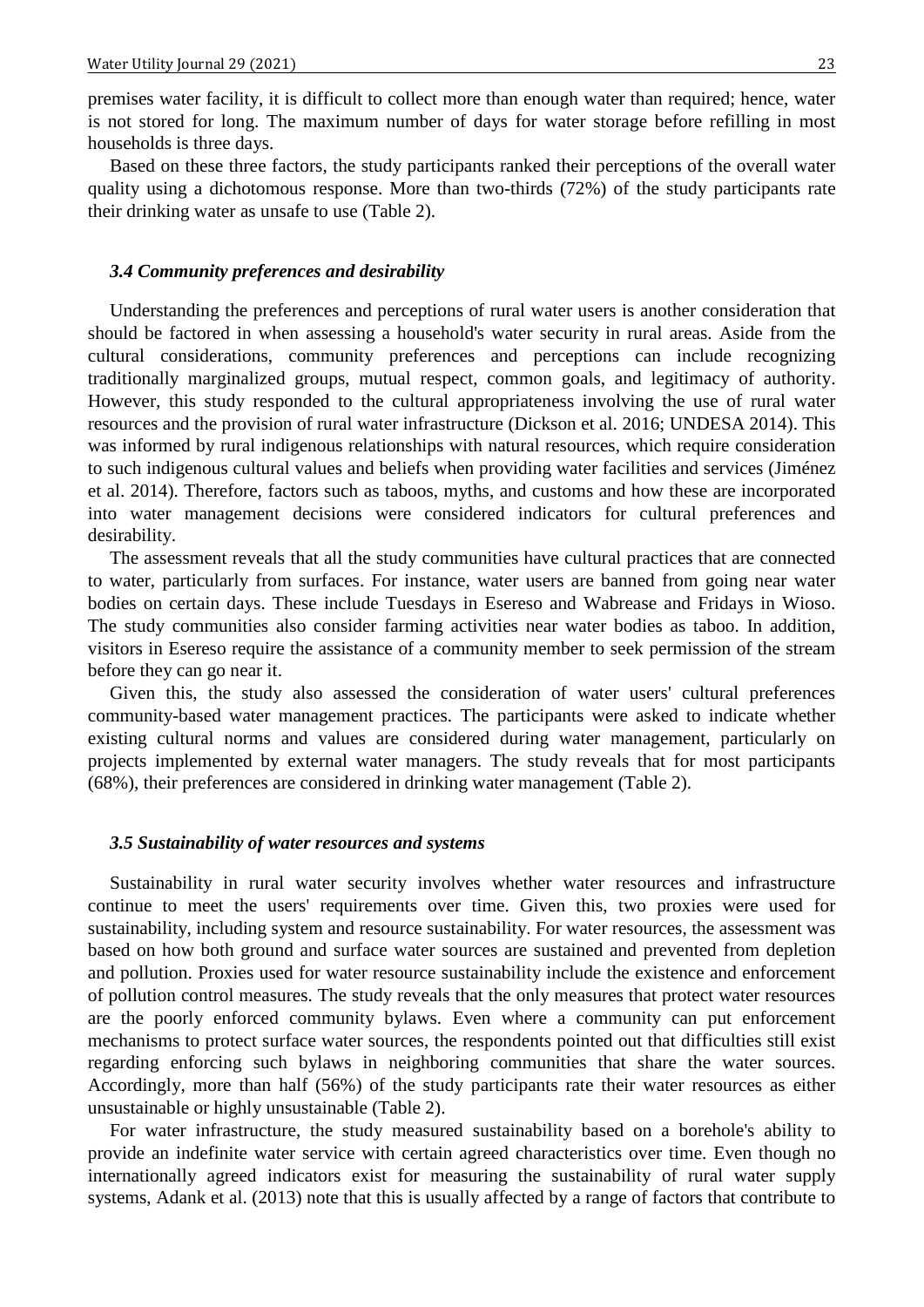the service's likelihood to be provided over time. The study reveals that factors such as limited financial, institutional, and managerial capacities affect the extent to which the water facilities can provide users' water needs over time. This was reflected in the participants' responses, where only 9% perceived their water facilities as highly sustainable.

#### *3.6 Water management*

The current challenges of household water security have been associated with management failures. Accordingly, the study assessed how rural water management affects water security. To assess water management, this study employed proxies such as community engagement, responsiveness, accountability, and rural capacity, including institutional (e.g., legislation, policies, institutional framework, administrative structures), financial (e.g., community resources, household income, proper financial management, water payment), human resource (e.g., skilled personnel, training operators), social (e.g., external support), and technical (e.g., water monitoring plans) (Dickson et al. 2016; Harvey and Reed 2006).

These proxies were assessed based on their existence and effectiveness in operation. Based on this assessment, over 80% of the study participants rated these dimensions are either limited or unavailable for effective rural water management. Given this, only a quarter (25%) of the study participants believe that the community-based water management approach is effective.

#### *3.7 Predicting water insecurity using Multiple Linear Regressions*

By pooling reported experiences of water security/insecurity derived from the six defined dimensions, the data collection gathered a set of 18 experiences of water security/insecurity. To establish how these dimensions are associated with rural water insecurity, this section uses a multiple regression model to predict the influence of these dimensions on rural insecurity.

I conducted a simultaneous multiple regression analysis with the frequency of water insecurity as the dependent variable and water access (Acc), water availability (Av), water quality (Qty), consideration of preferences (Pre), sustainability (Sus), and effective management (Mtg) as the independent variables. The means, standard deviations, and intercorrelations can be found in Table 3. No univariate or multivariate outliers were observed.

Table 3 also displays the unstandardized regression coefficients (*B*); the standardized regression coefficients ( $\beta$ ); the semi-partial correlations ( $\text{sri}^2$ ); and adjusted R<sup>2</sup>. *R* was significantly different from zero,  $F(6, 157) = 37.5$ ,  $p < .001$ . All the variables contributed significantly to prediction of rural water insecurity, access ( $sri^2 = .08$ ), availability ( $sri^2 = .08$ ), quality ( $sri^2 = .04$ ), preferences  $(sri^2 = .06)$ , sustainability  $(sri^2 = .04)$ , and management  $(sri^2 = .09)$ . Overall, 58% of the variance in rural water security is explained by the six dimensions of water security (independent variables). According to Cohen (1988), this is a large effect. This means that there are smaller differences between the observed data and the fitted values.

| <b>Variable</b> | WIN (DV) | Acc | AV  | Otv    | Pre  | <b>Sus</b> | Mgt     | URCs(B)   | $SRCs(\beta)$ | $sri^2$ |
|-----------------|----------|-----|-----|--------|------|------------|---------|-----------|---------------|---------|
| Acc             | $-.22$   |     |     |        |      |            |         | $-12.9**$ | $-.281$       | .08     |
| $A\mathbf{v}$   | $-.35$   |     |     | $.16*$ |      |            |         | $-14.1**$ | $-286$        | .08     |
| Qty             | $-.55$   |     |     |        |      |            | $.70**$ | $-16.7**$ | $-.334$       | .04     |
| Pre             | .20      |     |     |        |      |            |         | $9.4**$   | .195          | .06     |
| <b>Sus</b>      | $-.22$   |     |     | $-14*$ |      |            |         | $-13.5**$ | $-298$        | .04     |
| Mgt             | $-.51$   |     |     |        |      |            |         | $-15.3**$ | $-.298$       | .09     |
| <b>Means</b>    | 58.58    | .58 | .30 | .28    | 1.32 | .47        | .24     |           |               |         |
| <b>SD</b>       | 22.71    | .50 | .46 | .45    | .47  | .50        | .44     |           |               |         |

*Table 3. Simultaneous multiple regression of water security dimensions on rural water insecurity*

*Constant 72.56; R = .77; Adjusted R<sup>2</sup> = .58; F (6, 157) = 37.5, \*p < .05; \*\*p < .001*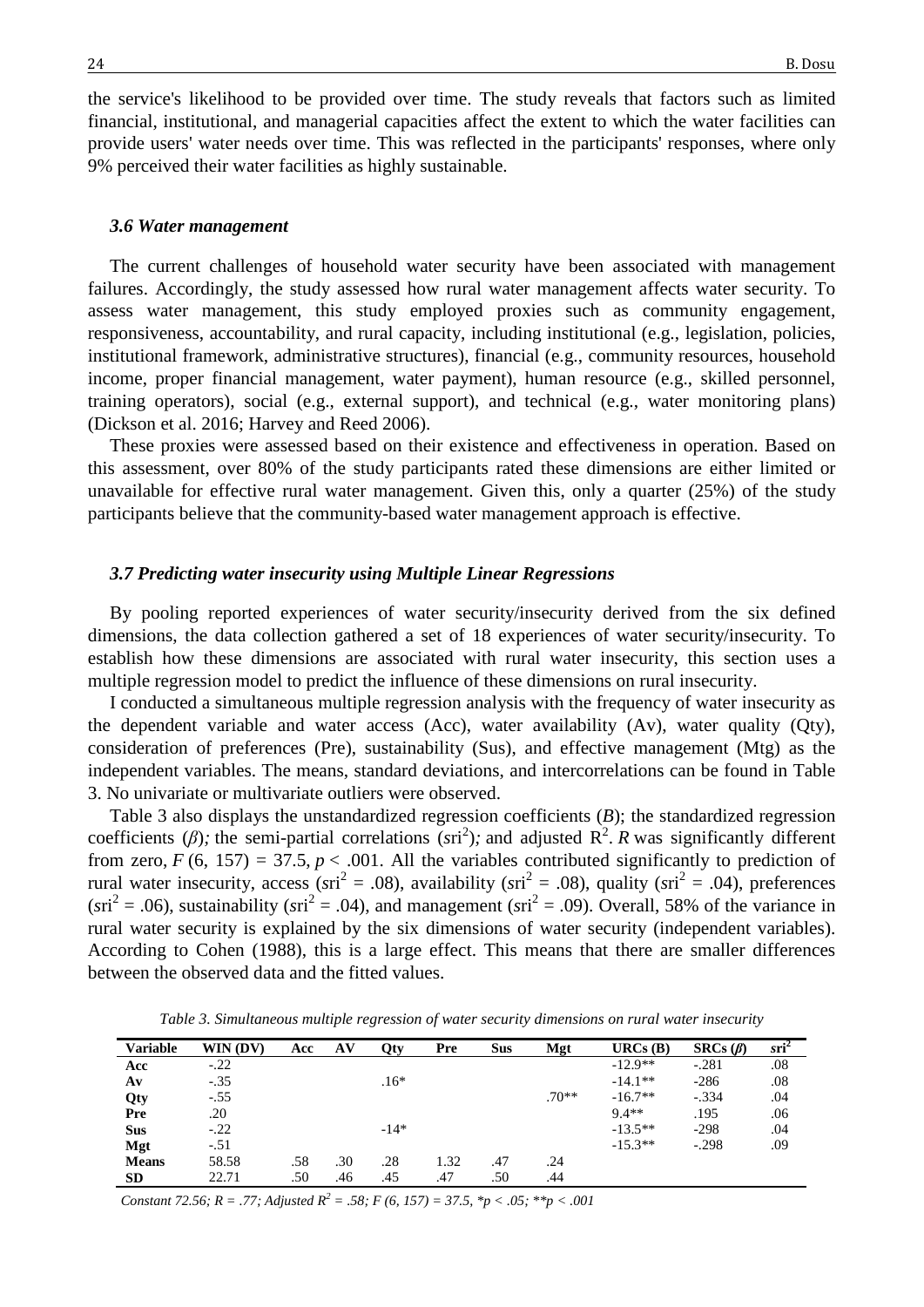### **4. DISCUSSION**

Achieving rural water security constitutes a major challenge for policymakers, if there is no basis for defining and operationalizing the concept. This study shows that, for rural water security to be achieved, it is important to consider context-specific factors, which according to the results, include availability, access, quality, preferences, sustainability, and management.

Water management is a significant bottleneck to achieving drinking water security in most developing and even some developed countries (de Boer et al. 2013). According to UNESCO (2006), water management constitutes the main challenge to the current water crisis and not water supply or technology. Therefore, good management is necessary and is one of the highest priorities of practice for achieving drinking water security at the community level (Cook and Bakker 2012; Rogers and Hall 2003). It provides the vehicle for other variables to operate towards achieving rural water security. For example, accessibility, availability, and water quality will not have a bearing on the individual's water security experience if they lack the means to manage the water resources and infrastructure, signifying the importance of management in water security analysis.

Interestingly, the study results show that effective management is the dimension with the highest unique contribution to water (in)security. The study reveals that a change in effective management could potentially result in a significant decrease in rural water insecurity. Lankford et al. (2013) noted that effective management focuses not only on the presence of policies and institutions in enhancing people's access to safe water, but also on building the capacities of the beneficiaries to ensure effective contributions to the provision and management of drinking water. However, this study reveals that factors such as limited rural capacity, poor participation, unresponsive and unaccountable water managements constrain the effectiveness of community-based water management in rural Ghana.

Aside from water management, water resources and systems' sustainability is another dimension with the highest coefficient contribution to rural water security. The contribution of sustainability is high because it is the only dimension that pays attention to water resources and water infrastructure. Neither of them means that it is impossible to achieve each rural water security dimension. Sustainability in rural water security involves whether water resources and infrastructure continue to meet the users' requirements over time (Lockwood and Smits 2011). While sustainability is considered vital to achieving rural water security, the results of other researchers suggested poor attention is paid to such an indicator. Lockwood and Smits (2011), for instance, estimate that just a little over one-third of handpump boreholes function in most rural communities in sub-Saharan Africa. Similarly, Harvey (2004) found that depletion of groundwater levels in weathered aquifers coupled with an insufficient recharge of fractured aquifers have resulted in dry boreholes in most rural communities in Ghana. Unsurprisingly, most of this study's participants rated their water resources and systems as either unsustainable or highly unsustainable.

The study results established that limited rural capacity affects the extent to which water resources and infrastructure are sustained in rural Ghana. The sustainability of water resources always ensures its availability to meet users' demands and supplies. As the results reveal, water security achievement depends on the availability of water flow to meet households' needs. However, this is not the case in the study communities as almost two-thirds (65%) of the households cannot meet the minimum required water of 50 litres per person per day, necessary for personal and domestic uses. The study reveals that water flow is unreliable due to the frequent breakdown of water facilities as well as insufficient recharge of aquifers during the dry season.

Even though unmonitored water sources can supplement the unavailability of improved water, this study found a positive correlation between water quality and availability. This finding suggested that water users are not only interested in quantity but also in the quality of drinking water available for use. The study results also show that water quality has the highest coefficient contribution to water security, implying that improvement in water quality will result in a significant decrease in water insecurity. According to the WHO (2011), for water to be considered safe, it must be free from micro-organisms, chemical substances, and radiological hazards that can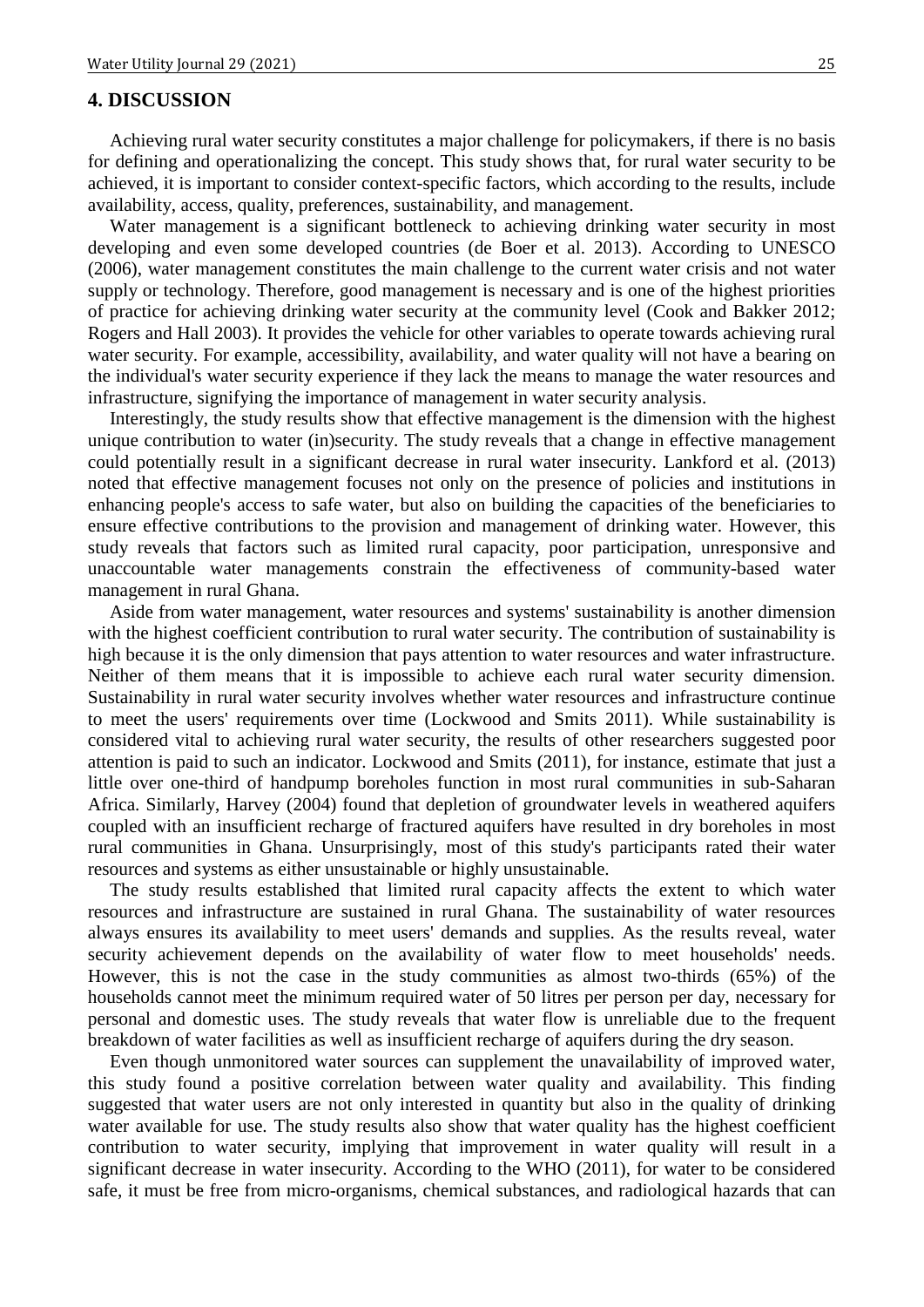pose threats to a person's health. Safe water should be of acceptable color, odor, and taste and must strictly follow national and/or local standards for recommended either personal or domestic use. However, this study found that households in the study communities rely on unsafe water to meet their daily needs. Even though no chemical test was conducted, the study found that water quality is compromised due to poor water monitoring, unsafe water haulage, and poor water storage. Besides, this study found that most households (72%) have bad perceptions about their drinking water quality.

Water access constitutes another critical consideration for defining rural water security. The availability of the right quantity of drinking water is meaningless if households do not have access. Access is defined as the distance and time covered to collect drinking from the source (physical access/coverage) and means of acquiring it (affordability) (WHO/UNICEF 2017; WHO 2011). As in other studies, this study found that rural households cannot boast having access to water considering these three factors. Although most households (70%) meet the prescribed basic distance required for water collection, there are those (30%) who travel more than a kilometer per trip for water collection. Surprisingly, only 24% meet the basic requirement of 30 minutes for water collection. This figure extends to about 844 million people worldwide who cannot meet prescribed basic water services (WHO/UNICEF 2017).

Aside from distance and time, communities' ability to afford water influences their uses of water and the choice of water sources. This study found that the households' inability to pay for water has two main effects: relying on unmonitored water sources and reducing the quantity of water consumed. Either way has implications on good sanitation or poses a significant health risk (WHO/UNICEF 2017).

Finally, it is necessary to factor in rural water users' preferences in operationalizing community water security (Daemane 2015). In this regard, most households contended that their cultural preferences are considered in the provision and management of rural water. The study found that this is attributed to the community-based water management that allows their people to be in charge of water management. This is one significant benefit of community-based water management since the water managers are from the community and understand their communities' social and cultural contexts. Generally, all respondents in the study communities deemed these practices and beliefs as efficient and effective in regulating the use of available water sources; hence, the need for their integration into formal interventions and policies.

In addition, the United Nations posits that all drinking water facilities and services must be culturally appropriate and sensitive to gender, lifecycle, and privacy requirements, without which beneficiaries may not participate (UNDESA 2014). Incorporating societal values into the provision of water facilities and services not only contributes to the use of such services but also solicits community support and participation in planning, implementing, and managing such facilities. In cases users' preferences are not considered in providing water services, consumers tend to rely on alternative sources for their water needs, including unmonitored sources or purchasing from expensive sources (Goldhar et al. 2013). In order to meet the preference of communities in providing drinking water services, the location of water facilities, the color, and taste of water should be factored into the design and implementation of such water facilities and services.

## **5. CONCLUSION**

This paper has shown that rural water security encompasses contextual and multifaceted dimensions that not only constitute meeting the needs of water users, but also the sustainability of water resources and infrastructure. This means that operationalizing household water security should go beyond the anthropocentric focus to include water resources and infrastructure protection.

The study has also shown that water users require their water sources to meet the conditions of acceptable quality, accessibility, and domestic requirements for drinking, food preparation, basic sanitation, and hygiene. In addition, they expect not just effective water management that involves active participation, capacity building, accountability, and responsiveness, but also the management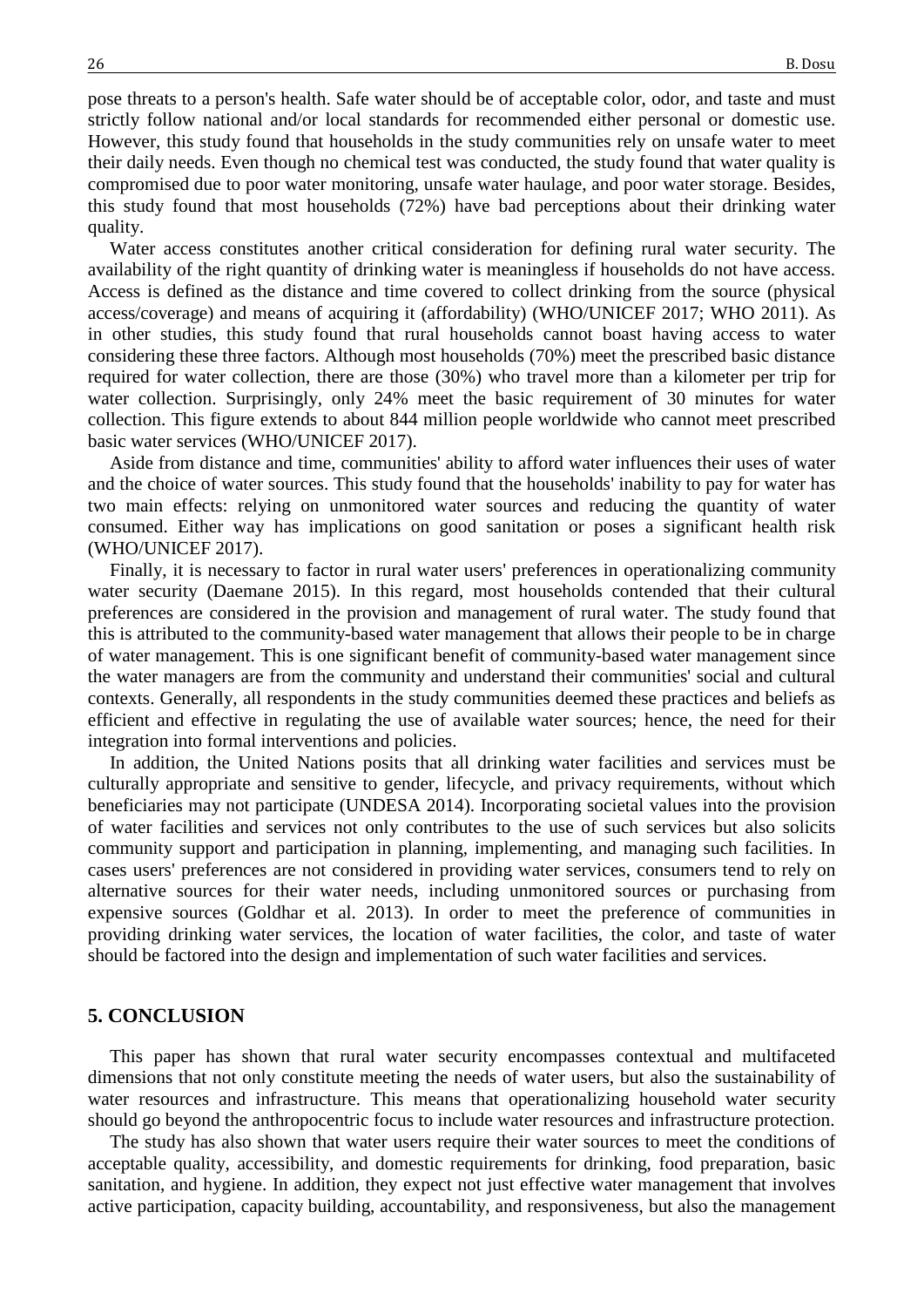approaches that respond to their preferences and enhance water resources and infrastructure sustainability. Failing to achieve this can result in a community's or a household's reliance on other alternative water sources that are usually unmonitored.

Even though this study's findings have shown that these six dimensions matter when defining rural water security, context matters when determining how water security is defined, articulated, and operationalized. The context consideration goes beyond just considering a particular community's political, socio-cultural, economic, and environmental factors to include water users' actual experiences. Given this, policy decisions and policy implementation should consider the context-specific information of community members. This can result in two potential outcomes. First, context-specific consideration can assess the actual, rather than the assumed, experiences of a particular community to enhance their water security. This represents a move away from the generalized decentralized water management approach for rural water management in Ghana. In addition, context considerations can identify certain socio-cultural variables that can serve as potentials to maximize opportunities for rural water management. For instance, the application of cultural considerations may depend on a particular context. Even though cultural considerations are vital to water management decisions in the study communities, this may not work in different communities.

# **REFERENCES**

- Aboelnga, H. T., El-Naser H, Ribbe L., Frechen, F. B., 2020. Assessing water security in water-scarce cities: applying the integrated urban water security index (IUWSI) in Madaba, Jordan. Water; 12:1299. [doi: 10.3390/w12051299](https://doi.org/10.3390/w12051299)
- Aboelnga, H. T., Ribbe, L., Frechen F. B., Saghir J., 2019. Urban water security: Definition and assessment framework. Resources; 8:178. doi: 10.3390/resources8040178
- Adank, M., Kumasi, T., Abbey, E., Dickinson, N., Dzansi, P., Alengdem, J., et al., 2013. The status of rural water services in Ghana. A synthesis of findings from 3 districts. Accra: IRC, CWSA.
- Bakker, K., 2012. Water security: research challenges and opportunities. Science; 337:914-915. doi: 10.1126/science.1226337
- Bigas, H., 2013. Water security and the Global Water Agenda: A UN-water analytical brief. Hamilton, ON: United Nations University-Institute for Water, Environment and Health.
- Cohen, J., 1988. Statistical power analysis for the behavioral Sciences. Hillsdale (NJ): Lawrence Erlbaum Associates.
- Cook, C., Bakker, K., 2012. Water security: debating an emerging paradigm. Global Environmental Change; 22: 94-102. <https://doi.org/10.1016/j.gloenvcha.2011.10.011>
- Daemane, M. M., 2015. The analytic conceptual framework for comprehending factors essential to realize sustainability in rural communities water supply systems. Global Journal of Human-Social Science Research; 15.
- de Boer, C., Vinke-de Kruijf, J., Özerol, G., Bressers, H. T. A., (Eds.) 2013. Water governance, policy and knowledge transfer: International studies on contextual water management. London and New York: Routledge.
- Dickson, S. E., Schuster-Wallace, C. J., Newton, J. J., 2016. Water security assessment indicators: The rural context. Water Resources Management; 30:1567–1604. doi: 10.1007/s11269-016-1254-5.
- Dosu, B., 2021. Doing fieldwork the Ghanaian way: The dilemma of conducting research in rural Ghana. The Canadian Geographer; 1–12. doi: [10.1111/cag.12688](http://doi.org/10.1111/cag.12688)
- Dosu, B., Hanrahan, M., 2021. Barriers to drinking water security in rural Ghana: The vulnerability of people with disabilities (PWDs). Water Alternatives; 14:117-132.
- Dosu, B., Ofori Dei, S. M., Abubakari M., Appiah, G., 2021. The implications of social and economic barriers to safe drinking water for municipal level policy in Ghana. Water International; 46:383-396. doi: [10.1080/02508060.2021.1888037](https://doi.org/10.1080/02508060.2021.1888037)
- Gerlak, A. K., House-Peters, L., Varady, R. G., Albrecht, T., Zúñiga-Terán, A., de Grenade, R. R., et al., 2018. Water security: A review of place-based research. Environmental Science & Policy; 82:79-89[. doi: 10.1016/j.envsci.2018.01.009](https://doi.org/10.1016/j.envsci.2018.01.009)
- Global Water Partnership. 2000. Towards water security: A framework for action. Stockholm: Global Water Partnership.
- Goldhar, C., Bell T., Wolf, J., 2013. Rethinking existing approaches to water security in remote communities: an analysis of two drinking water systems in Nunatsiavut, Labrador, Canada. Water Alternatives; 6:462.
- Grey, D., Garrick, D., Blackmore, D., Kelman, J, Muller, M., Sadoff, C., 2013. Water security in one blue planet: twenty-first century policy challenges for science. Philosophical Transactions of the Royal Society A: Mathematical, Physical and Engineering Sciences; 371:20120406. doi: 10.1098/rsta.2012.0406
- Grey, D. Sadoff, C. W., 2007. Sink or swim? Water security for growth and development. Water Policy: 545-571. [doi:](https://doi.org/10.2166/wp.2007.021) [10.2166/wp.2007.021](https://doi.org/10.2166/wp.2007.021)
- Hassan, R., Scholes, R., Ash, N., 2005. Ecosystems and human well-Being: Current state and trends (Vol. 1). Washington, Covelo, & London: Island Press
- Harvey, P. A., 2004. People-Centred approaches to water and environmental sanitation: Borehole sustainability in rural Africa: An analysis of routine field data. In 30<sup>th</sup> WEDC International Conference. Vientiane, Lao.
- Hoekstra, A. Y., Buurman, J., van Ginkel K, C., 2018. Urban water security: A review. Environmental Research Letters; 13:053002.